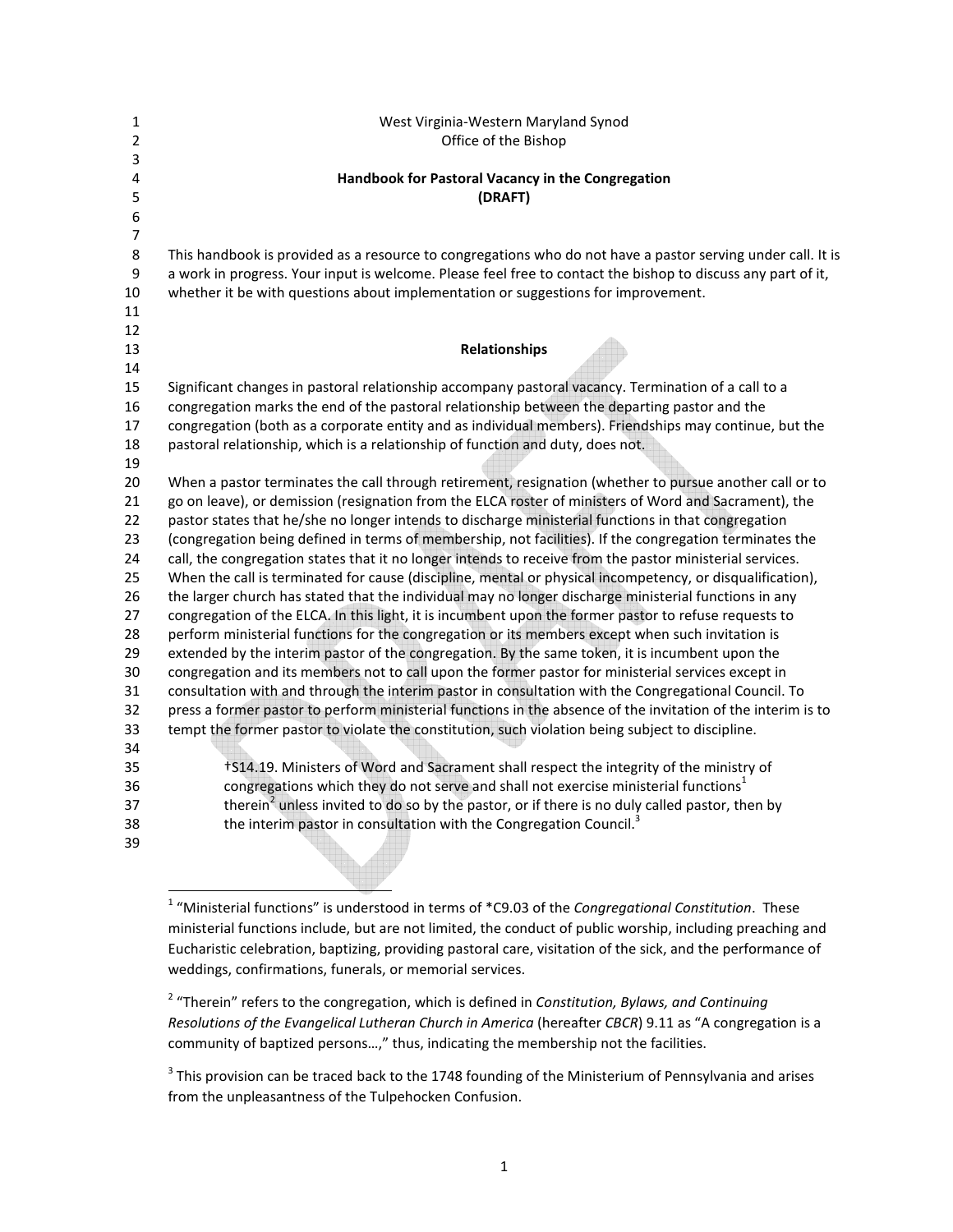| 40 | Your departing pastor is asked to sign the Departure Covenant. By signing the Departure Covenant, your          |
|----|-----------------------------------------------------------------------------------------------------------------|
| 41 | departing pastor signals his/her intent to obey the discipline of the ELCA in this matter. An officer of your   |
| 42 | council should attest that this document has been signed, and the congregation should be notified of the        |
| 43 | expectations that accompany this change in relationship. A template (Departure Covenant Letter to               |
| 44 | Congregation) is provided to facilitate this notification. N.B., failure or refusal to execute these steps does |
| 45 | not change the discipline of the church. Likewise, previous lapses in discipline do not change the              |
| 46 | discipline.                                                                                                     |
| 47 |                                                                                                                 |
| 48 | At the termination of a call, an interim pastor is normally appointed. That interim pastor (as described in     |
| 49 | the following section) assumes the pastoral relationship vacated by the former pastor.                          |
| 50 |                                                                                                                 |
| 51 |                                                                                                                 |
| 52 | The Interim Pastorate <sup>4</sup>                                                                              |
| 53 |                                                                                                                 |
| 54 | The Types of Interim Pastor                                                                                     |
| 55 | The term, "interim pastor," causes great confusion. The term has been used in various ways at various           |
| 56 | times in various places among people of various polities. Consequently, there is a certain ambiguity            |
| 57 | surrounding the popular usage of the term. That is to say: What I think the term represents may not be          |
| 58 | the same thing you think the term represents. To impose some order upon this chaos, let us draw a               |
| 59 | distinction between the use of the term as employed in the governing documents of the ELCA and the              |
| 60 | various forms it may take in the field.                                                                         |
|    |                                                                                                                 |

61

62 An interim pastor, according the governing documents of the ELCA, is a pastor appointed by the bishop of

63 the synod with the consent of the congregation at a time of pastoral vacancy.<sup>5</sup> Since the governing

64 documents do not specify the form of the pastorate, we may enumerate the possibilities as follows:

|           | Call           | F/P-time | Council    | Worship    | Emergencies | Visitation |
|-----------|----------------|----------|------------|------------|-------------|------------|
| Type I    | Synod          | Full     | Yes        | <b>Yes</b> | Yes         | Yes        |
| Type II   | Synod          | Part     | <b>Yes</b> | Yes        | Yes         | Yes        |
| Type III  | No             | Full     | Yes        | Yes        | Yes         | Yes        |
| Type IV   | No             | Part     | Yes        | Yes        | Yes         | Yes        |
| Type V    | <b>No</b>      | Part     | Yes        | Yes        | Yes         | No         |
| Type VI   | 'No            | Part     | Yes        | Yes        | No          | Yes        |
| Type VII  | No             | Part     | Yes        | Yes        | No          | No         |
| Type VIII | N <sub>o</sub> | Part     | Yes        | No         | Yes         | Yes        |
| Type IX   | No.            | Part     | Yes        | No         | Yes         | No         |
| Type X    | No             | Part     | Yes        | No         | No          | Yes        |
| Type XI   | No             | Part     | Yes        | No         | No.         | No         |

66

67 As you can see, there are many different forms that an interim pastorate can take. The one thing that is 68 common to all is "council oversight," and, under that common responsibility, comes oversight of all things 69 related to it. Even if the interim pastor does not lead worship, he/she still has an oversight function

70 shared with the council.<sup>6</sup> Let's talk about each of these areas in greater detail.

71

 $\overline{a}$ 

72 Call: Does the interim pastor have a letter of call? This is probably not the first question that a congregant

73 will ask, but it is very important to the pastor (and the larger church). Pastors in the ELCA are only pastors

5 *CBCR* \*C9.06.

 $<sup>4</sup>$  Some elements of this section were updated on 20 February 2020.</sup>

<sup>6</sup> *CBCR* \*9.03 and *CBCR* C12.04 (assuming the *Model Constitution for Congregations* is in effect).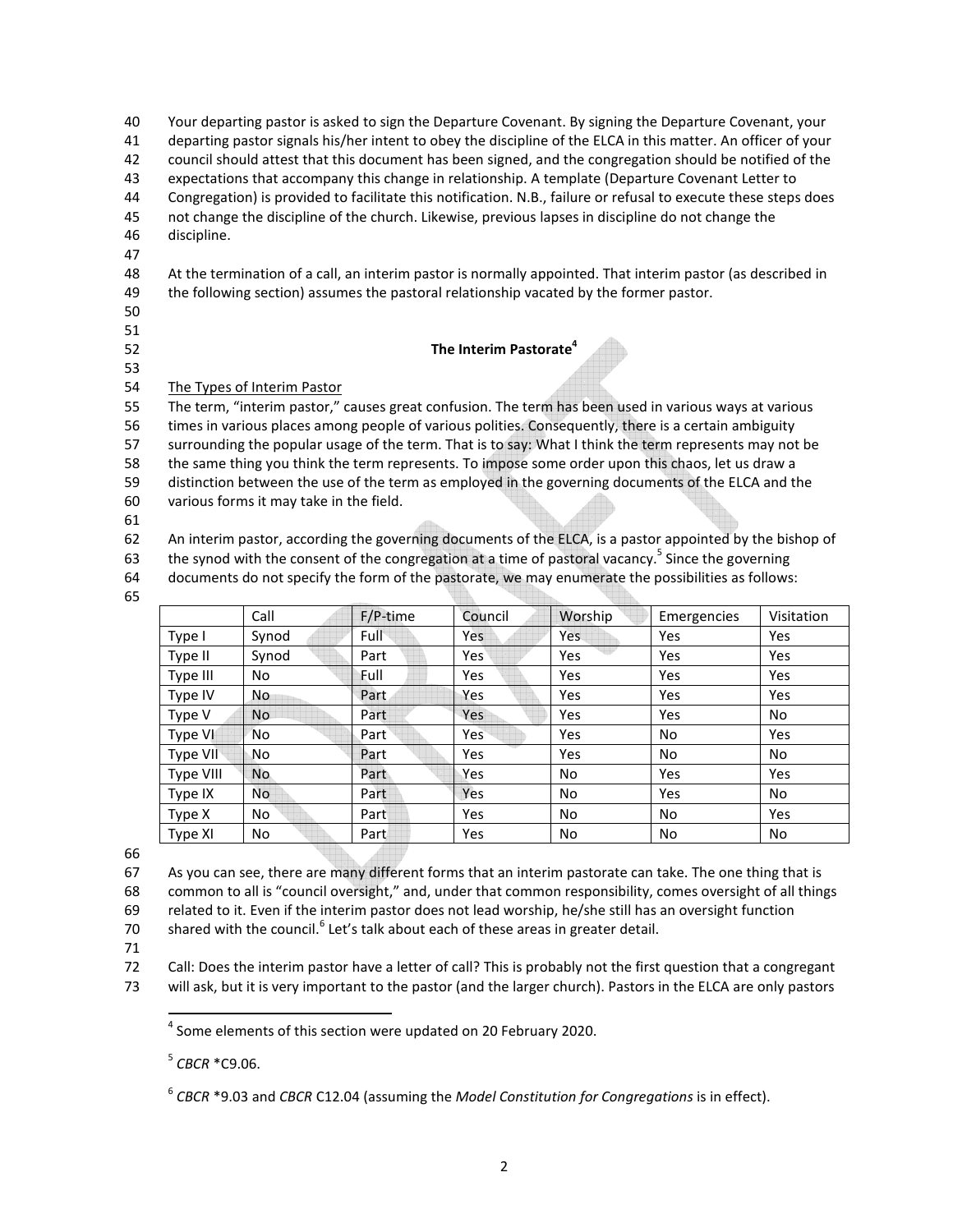74 of the ELCA so long as they are on the ELCA's roster of ministers of word and sacrament. To be on this 75 roster requires that the individual has a licit letter of call or that he/she has a synod council authorized on-76 leave from call status. Why is this important? Because on-leave from call is time limited. When the time runs out, the pastor is no longer a pastor. A congregation cannot issue a call for an interim pastorate.<sup>7</sup> 77 78 This is a constitutional point: If the congregation issues a letter of call, the pastor is not an interim; he/she 79 is simply the pastor, constitutionally speaking.<sup>8</sup> If the interim is to be called to serve as an interim under 80  $-$  the constitution, it is the Synod Council that issues a letter of call.<sup>9</sup> This will be fairly rare. When done, it is 81 a term call, usually not exceeding three years. An interim pastorate involving a letter of call requires the 82 consent of the congregation (normally conferred by the congregation council). When a letter of call is not 83 issued, the relationship can be contractual or more open ended. When a letter of call is not issued, the 84 assignment as interim pastor is "at will," i.e., at the pleasure of the bishop.<sup>10</sup> 85 86 Full-Time/Part-Time: It is rare that an interim pastor is engaged full-time. When full-time, unless there are 87 unusual circumstances, the interim pastor should be compensated along synodical guidelines. It is 88 assumed that at full-time interim is discharging all the duties normally associated with a full-time 89 pastorate. It may be helpful to use the standard *Definition of Compensation, Benefits, and Responsibilities*  90 *for Ministers of Word & Sacrament under Call* as a template. In special cases, e.g., when the interim pastor 91 is being asked to provide specialized interim services such as conflict resolution, redevelopment, post-92 traumatic care, etc., he/she should receive compensation commensurate with his/her expertise and 93 service provided. When part-time, care should be taken to establish compensation appropriate to the 94 service to be rendered. Synodical guidelines for pastoral compensation, supply preaching, etc. may be 95 consulted. The synod office should be consulted when compensation is being discussed. 96

97 Council: Oversight is a requirement incumbent upon pastors and congregations alike in all congregations

98 where the applicable language of *The Model Constitution for Congregations of the Evangelical Lutheran* 

99 Church in America is found in the local congregational constitution.<sup>11</sup> With council oversight comes

100 oversight of all worship, instruction, and pastoral care. Oversight does not mean that the interim

101 performs these duties but rather that he/she oversees them in conjunction with the congregational

 $<sup>7</sup>$  To clarify the language: the congregation cannot call someone to be an interim pastor. The congregation</sup> may issue letter of call to a currently serving interim pastor (under certain circumstances), but, once that call is issued, the pastorate is no longer interim.

 $8$  A congregation may desire to call a pastor for a specific purpose and for a specific period of time. Some may refer to this colloquially as interim ministry, given that the term has been frequently applied in the past (and still is) to ministry intended to assist the congregation with some special need (e.g., conflict resolution, transition following a long-term pastorate, revisioning, etc.), but the pastor would not be an interim under the constitutional definition. When a congregation desires to call a pastor for a specific period of time (e.g., a "term call"), *CBCR* \*C9.11 applies.

9 *CBCR* 7.41.01.c.

 $\overline{a}$ 

 $10$  An interim without a letter of call an extension of the bishop; this may be inferred by the appointing power of the bishop. We can see a vestige of this in the formerly used term, "vice-pastor." The vice-pastor was not the deputy of the pastor or the second in line or in command to the pastor (as is the vicepresident), but rather the vice-pastor was the "vicar" of the bishop. Obviously this can be confusing as "vicar" is the term used for seminarian interns, and those more familiar with other denominations will know that the term can have many different meanings.

<sup>11</sup> *CBCR* C12.12.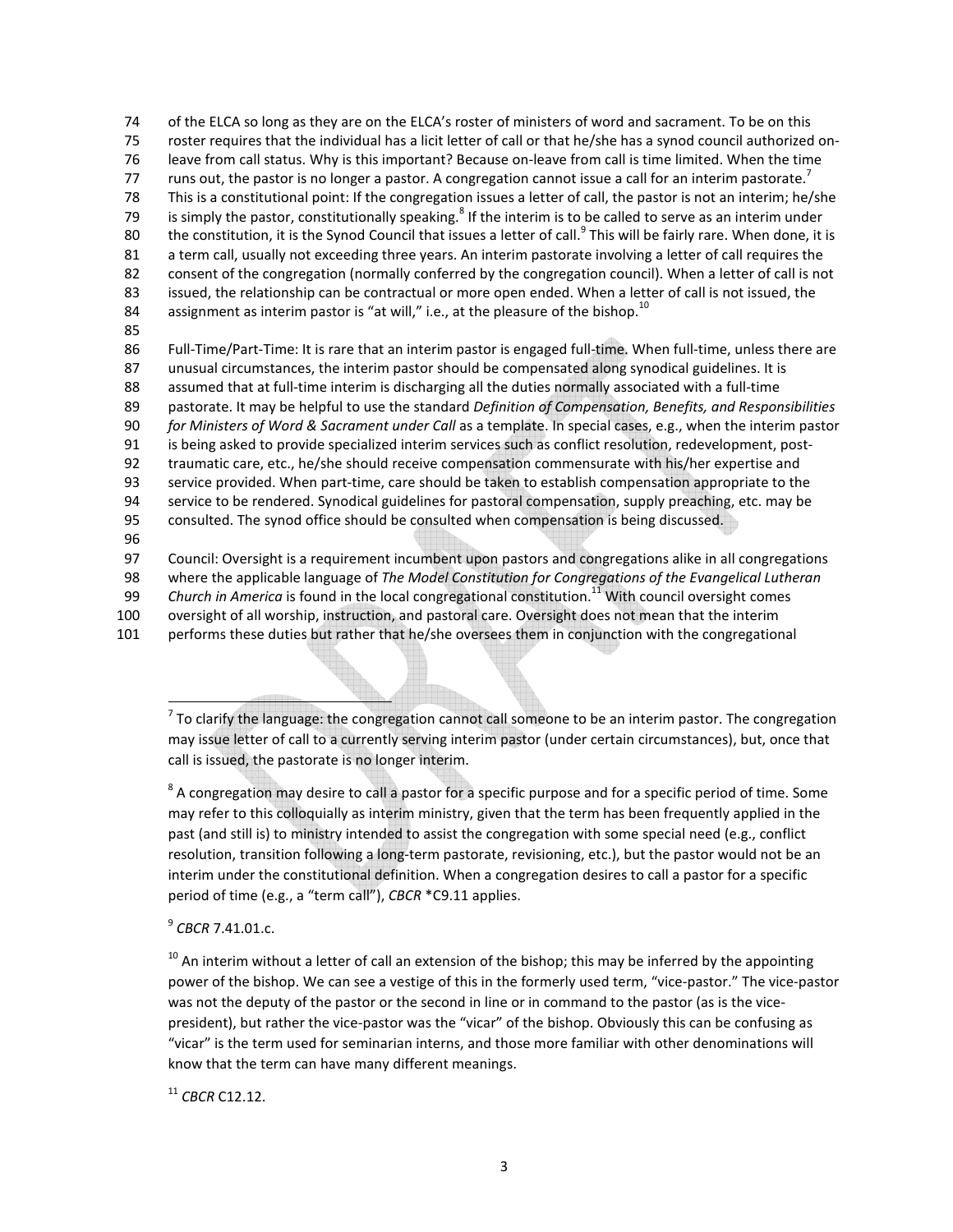102 council.<sup>12</sup> The constitutional provision related to a pastor's attendance at council meetings also applies to 103 interim pastors. Consult the section under "Polity Concerns" found later in this document for details.

104

105 Worship: This is probably the first concern of a congregation entering vacancy: Who is going to lead 106 worship? An interim pastor might be engaged to lead worship, but the more common pattern is to have 107 an interim who is already serving his/her own congregation on Sunday morning. Of course, nothing would 108 prevent a congregation that is vacant from changing its worship time so as to eliminate any scheduling 109 conflict. When the interim does not lead worship, the interim still has oversight of worship (shared with 110 council). This will usually mean that one member of the congregation will be appointed to schedule supply 111 preachers, but the interim pastor has the prerogative of setting parameters (e.g, who may be used for 112 worship supply and how).

113

114 Emergencies: This represents emergency pastoral care (e.g., death, non-elective hospitalizations, and 115 other crises). It is very important for a congregation entering vacancy to think proactively about 116 emergencies. Having a plan in place is a better approach than waiting for the emergency to take place and 117 then scrambling to address it. Remember to include in such a plan the mechanisms employed for notifying 118 the interim pastor about the emergency.<sup>13</sup> Some emergencies can be very time consuming. When one of 119 these arises, care should be taken to ensure that adequate care can be provided to those in crisis and that 120 the interim is appropriately compensated. When a death occurs, we find this category intersecting with 121 worship. It is important to remember that perquisites may not adequately compensate the interim for 122 his/her time and expertise. Depending upon the arrangement with the interim (when the interim is not 123 full-time), it may behoove the congregation to provide additional compensation for funerals. Weddings 124 are not emergencies. Nevertheless, most of what has been said here applies, keeping in mind that 125 weddings are probably the most time-consuming part of any pastor's work. This is part and parcel of a 126 full-time pastor's work, but a part-time interim may find him/herself investing a significant portion of 127 his/her time to pre-marital preparation and the wedding weekend itself. What has been said about 128 compensation in this paragraph applies even more so to weddings.

129

130 Visitation: Frequently, this is not the first question asked by a congregation entering pastoral vacancy or 131 even the second, but, given enough time, the care of shut-ins, the routinely hospitalized, and the 132 institutionalized (e.g., nursing home and assisted living residents and the incarcerated) becomes a more 133 obvious concern. Sadly, this should be one of the first concerns for a congregation entering vacancy as the 134 immobile and institutionalized are completely dependent upon the church coming to them because they 135 cannot get to church on their own. Historically, the most typical interim arrangement (one where the 136 interim is the full-time pastor of his/her own congregation) has not included visitation of the shut-ins. 137 While this was often tolerated because the duration of the vacancy was expected to be relatively short, 138 care of the shut-in should be rethought and brought forward in our consciousness because we can longer 139 assume that a new call is just around the corner. Among the questions related to the care of the immobile 140 and institutionalized are questions related to Eucharistic ministry. How often should the immobile and 141 institutionalized be communed? Who will administer communion to them? Furthermore, not all ministry 142 to the immobile and institutionalized needs to be Eucharistic. How often are they visited simply to share 143 in the mutual conversation and consolation of the saints? Whether the interim is to be directly involved in

-<sup>12</sup> *CBCR* \*9.03 and *CBCR* C12.04.

 $13$  A pastor can only provide pastoral care if the pastor knows about the specific need for pastoral care. A regularly serving pastor may have developed an intelligence network, but an interim pastor is, most likely, completely ignorant. A congregation should assume that the interim pastor doesn't know anyone, doesn't know their histories, and might not even know where the preferred hospital is located. A classic problem is the pastor being given the name of a person in the hospital, but the name is really a nickname; the hospital receptionist may very well say, "No one here by that name," because of HIPAA rules on confidentiality.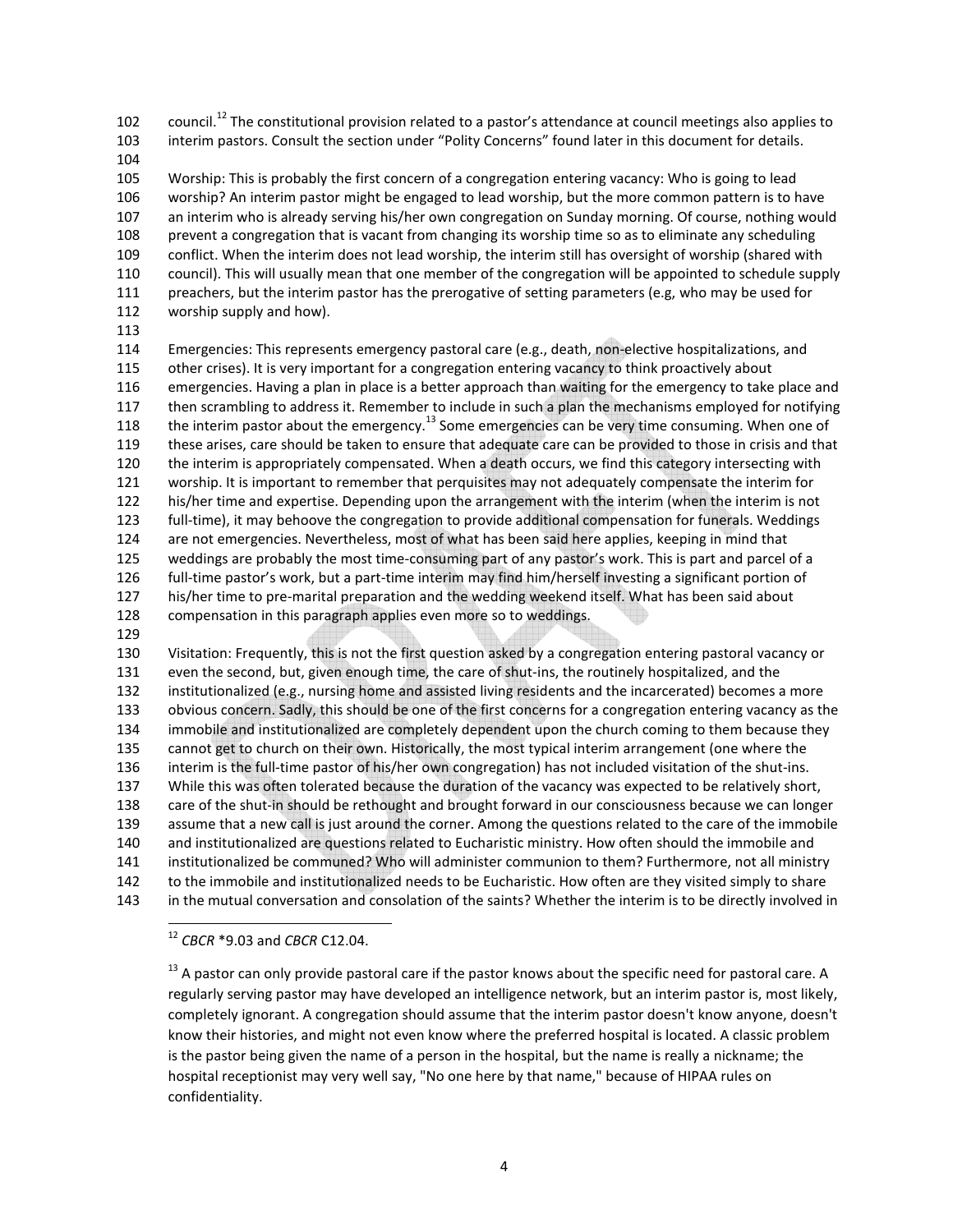| 144<br>145<br>146               | this visitation ministry needs to be addressed. Regardless, the interim has oversight duties related to this<br>ministry.                                                                                                                                                                                                                                                                                                 |
|---------------------------------|---------------------------------------------------------------------------------------------------------------------------------------------------------------------------------------------------------------------------------------------------------------------------------------------------------------------------------------------------------------------------------------------------------------------------|
| 147<br>148                      | Appointment and Termination of an Interim Pastor                                                                                                                                                                                                                                                                                                                                                                          |
| 149<br>150<br>151               | *C9.06. At a time of pastoral vacancy, an interim pastor shall be appointed by the<br>bishop of the synod with the consent of this congregation or the Congregation Council.                                                                                                                                                                                                                                              |
| 152<br>153                      | As the constitutional provision above indicates, an interim pastor is to be appointed by the bishop, but<br>this appointment power does not give the bishop carte blanche to appoint indiscriminately. First, the                                                                                                                                                                                                         |
| 154<br>155                      | bishop can only appoint someone in one of three categories:                                                                                                                                                                                                                                                                                                                                                               |
| 156<br>157<br>158<br>159<br>160 | someone on the ELCA roster of ministers of word and sacrament<br>$\bullet$<br>someone of equivalent ordination and in good standing in a full-communion denomination <sup>14</sup> or<br>$\bullet$<br>someone of equivalent ordination and in good standing in a church that confesses the Unaltered<br>$\bullet$<br>Augsburg Confession upon recommendation of the bishop and consent of the synod council <sup>15</sup> |
| 161<br>162<br>163<br>164        | Second, the bishop cannot appoint an interim without the consent of the congregation. Usually, the<br>congregational council is the appropriate consenting agent, but, in some cases, it may be the<br>congregational meeting.                                                                                                                                                                                            |
| 165<br>166<br>167<br>168        | Additionally, the interim cannot be appointed over the objections of the proposed interim or, if the<br>interim is currently under a letter of call, the objections of the proposed interim's congregation (or calling<br>authority).                                                                                                                                                                                     |
| 169<br>170<br>171<br>172        | An interim pastor is not eligible for call to the congregation in succession with the interim appointment<br>unless "regularization" (conversion to a regular call) has been stated as an explicit possibility at the<br>initiation of the interim pastorate. <sup>16</sup>                                                                                                                                               |
| 173<br>174<br>175               | When the interim pastor is under a formal contract for a specific period of time, the contract's provisions<br>will govern the termination of the interim.                                                                                                                                                                                                                                                                |
| 176<br>177<br>178<br>179        | When the interim pastor is not under a formal contract for specific period of time, the interim serves until<br>terminated by any one of the following: the bishop, the interim, or the congregation (in a manner<br>consistent with the parliamentary authority of the church).                                                                                                                                          |
| 180<br>181<br>182               | Those provisions related to financial obligations and parish register management found in the required<br>provisions of Chapter 9 of the congregation's constitution shall apply. <sup>17</sup>                                                                                                                                                                                                                           |

<sup>15</sup> *CBCR* 8.64ff.

 $\overline{a}$ 

<sup>16</sup> *CBCR* \*C9.07.

<sup>17</sup> *CBCR* †S14.23 and *CBCR* \*C9.08.

<sup>&</sup>lt;sup>14</sup> CBCR 8.62.10ff. It should be noted here that not all United Methodist Church pastors have the same ordination. "Local" pastors are not considered to have equivalency and are not, therefore, interchangeable under the full-communion agreement. Also, not all Methodists are UMC, not all Presbyterians are PCUSA, not all Reformed are RCA, not all Episcopalians are TEC any more than all Lutherans are ELCA. Full-communion agreements are with specific denominational polities, not with the tradition writ large. If you have a question, ask the bishop.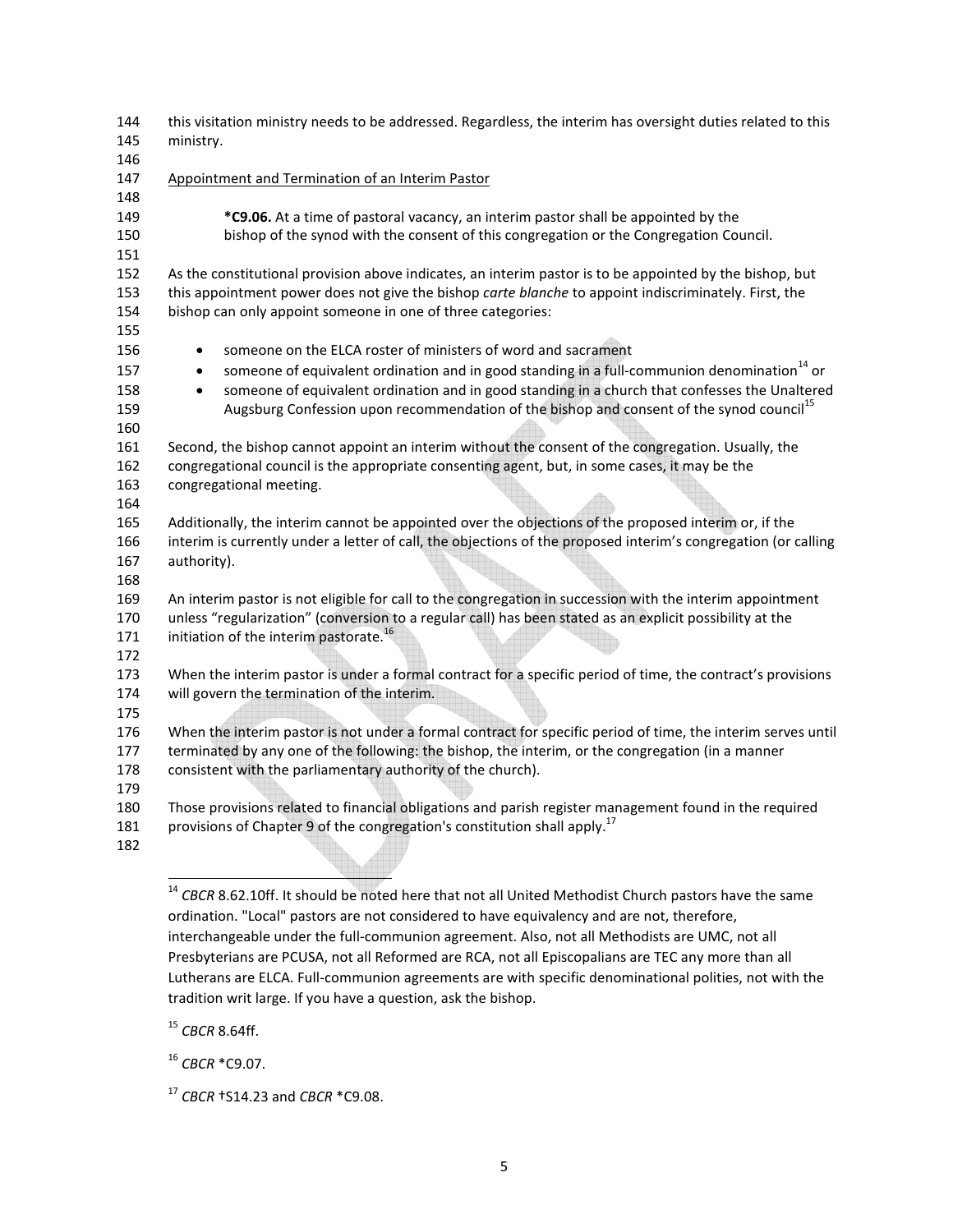#### 183 In the Absence of an Interim Pastor

184 While not explicit, it may be inferred from the governing documents of this church that, in the absence of 185 an appointed interim pastor, the bishop is the interim pastor. There are obvious problems with the bishop 186 fulfilling that role. This bishop cannot, usually, fulfill the expectations of even the Type XI interim, the

187 least time-intensive type, because of geography, travel, and the various commitments of the of the

188 episcopal office. It may be possible for a short period of time but certainly not for an extended period of

189 time without some serious modification of method and expectation. The possibility does exist, however,

- 190 of a congregation contracting with the Synod for pastoral services to be provided to the congregation by
- 191 the bishop or other synod staff on a longer term and/or greater time-commitment basis.
- 192

193 During the initial months of a vacancy in the absence of an appointed interim pastor, the bishop

194 discharges the interim pastor duties as a Type XI interim. The bishop may engage others to assist in 195 providing council oversight and other vacancy ministries (e.g., emergency ministry). Those so engaged (or 196 their congregations) shall be compensated for their services by the vacant congregation on a basis agreed 197 upon by the bishop and the vacant congregation. Should such a condition persist for more than a few 198 months or should an agreement on compensation or duties be unattainable, the matter shall be referred 199 to the Synod Council.

200

### 201 Others Assisting the Interim Pastor

202 While it may not have been recognized, the common historic pattern of the "vice-pastor" (i.e., an interim 203 serving his/her own congregation such that he/she is not able to preach and preside in the vacant 204 congregation because of a conflicting schedule) always engaged others to assist the interim pastor in the 205 form of supply preachers. Now facing the shortage of individuals available for interim appointments and 206 also facing the lengthening duration of vacancy periods, we will likely find ourselves increasingly parceling 207 out the various ministries that need to take place during a vacancy period among multiple people. The 208 appointed interim will always have responsibility for council oversight (and all that that entails under the 209 governing documents), but someone else may be the person who directly discharges shut-in ministry, 210 another person, emergency ministry, yet another, catechetical ministry, etc.. In some situations, it shut-in 211 and emergency ministry might be better delivered by divided it up among multiple people on the basis of 212 geography, timing, or expertise. Planning and coordinating multiple people will need to be done 213 proactively and with care. In any of these situations, compensation should be considered and included in 214 the planning. Additionally, others assisting in this work may or may not be rostered in the ELCA, ordained, 215 etc., but their ecclesiastical standing needs to be consistent with the service to be rendered.

216

#### 217

*Worship during Vacancy***<sup>18</sup> 218** 

### 219

## 220 Oversight

l

221 Oversight of worship is jointly exercised by the interim pastor and the congregational council.<sup>19</sup> The spirit 222 of this shared oversight should be collaborative and mutually respectful for the sake of our common goal, 223 namely the salvation of God's people and their edification and advancement in sanctification. All involved 224 should keep in mind the right division of Law and Gospel, the distinction between essentials and

225 *adiaphora*, and the ordering of *adiaphora* for the sake of good order and charity. In some cases, local

- 226 custom may be at variance with the norms of the church. In these cases, the distinction between
- 227 essentials and *adiaphora* is especially important. The interim pastor, being bound by his/her ordination
- 228 vows, is expected to address these cases with charity yet firmly. At the same time, the interim pastor is
- 229 not to impose merely aesthetic preference upon the congregation. The congregational council, bound by

 $18$  This section, "Worship during Vacancy," was redrafted on 3 May 2019.

<sup>19</sup> *CBCR* \*9.03.a.1-3; *CBCR* \*9.03.b.1; *CBCR* C12.04.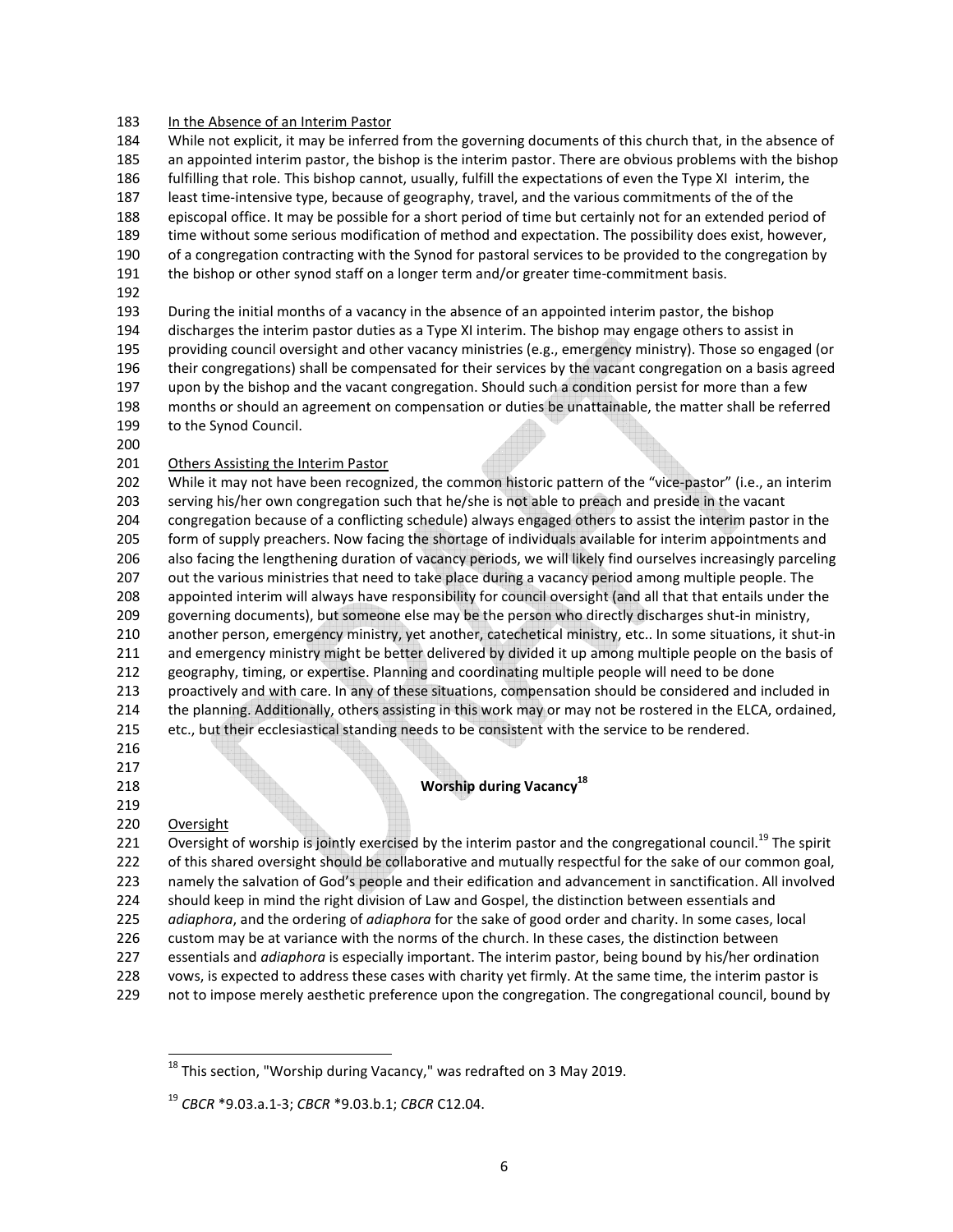230 the constitution of the church, should to be equally diligent in supporting right and edifying practice,

- 231 being mindful of the authority of the Lutheran Confessions in these matters.<sup>2</sup>
- 232
- 233 Preaching

234 When an interim pastor does not preach or arrange for supply preachers, an authorized member of the 235 congregation shall arrange for supply preachers within the parameters set by the interim. Unless 236 indicated otherwise by the interim, the following are accepted sources for supply preachers:

- 237
- 238 The synod's approved list of supply pastors and deacons
- 239 The synod's approved list of Bishop's Lay Worship Leaders
- 240 Pastors, deacons, and lay preachers on the approved supply preacher lists of our neighboring 241 synods
- 242 Professors and staff of the ELCA seminaries
- 243 Students of the ELCA seminaries who have been approved for such service by their respective 244 seminaries
- 245 Pastors of full-communion partners who have equivalent ordination (with the prior approval of 246 the bishop)
- 247 Deacons of The Episcopal Church (with prior approval of the bishop).
- 248 Pastors of church bodies that subscribe to the Unaltered Augsburg Confession but are not in full-249 communion with the ELCA who have equivalent ordination (with the prior approval of the 250 bishop)
- 252 Compensation shall be provided consistent with the supply preaching guidelines of our synod.
- 253

251

254 When a supply preacher cannot be secured, the reading of a sermon or other edifying work is an 255 acceptable and venerable tradition among American Lutherans, particularly in our mountains and valleys.

- 256 The interim pastor (or bishop) may be consulted for a list of recommended resources.
- 257

258 The Eucharist (The Sacrament of the Altar)

259 The Eucharist shall only be presided over by a pastor of the ELCA (on the roster of ministers of Word and 260 Sacrament and in good standing). With prior approval of the bishop, a pastor who holds equivalent 261 ordination and is in good standing in either a full-communion partner or a church body that subscribes to

262 the Unaltered Augsburg Confession may preside with the prior approval of the bishop. No pastor or

263 congregation has the prerogative to authorize lay Eucharistic presidency.<sup>21</sup>

264

265 Keeping in mind that, although salutary and commended, weekly celebration of the Eucharist is not 266 required; the principal assembly of the faithful is not defective for lack of the Sacrament. When, however, 267 the Sacrament cannot be made available to the congregants for an extended period of time at the regular 268 Sunday morning assembly, the congregation may gather at a time other than Sunday morning when a 269 supply pastor (who is not available on Sunday morning) might be engaged; there is no law against 270 celebrating the Eucharist on any night of the week or day other than Sunday.

271

1

<sup>&</sup>lt;sup>20</sup> In those cases where significant disagreement arises over worship practice, it is helpful to take a step back and analyze the practice in question. Does the practice comport with the Confessions? Is there justification for it in the local setting? This may require that those involved, interim and council engage in a study of the Confessions and liturgical history and practice. At the same time, study of the local history and culture is required. Prudent decisions are unlikely when there is ignorance of any of these facets.

<sup>21</sup> *CBCR* 7.31.09.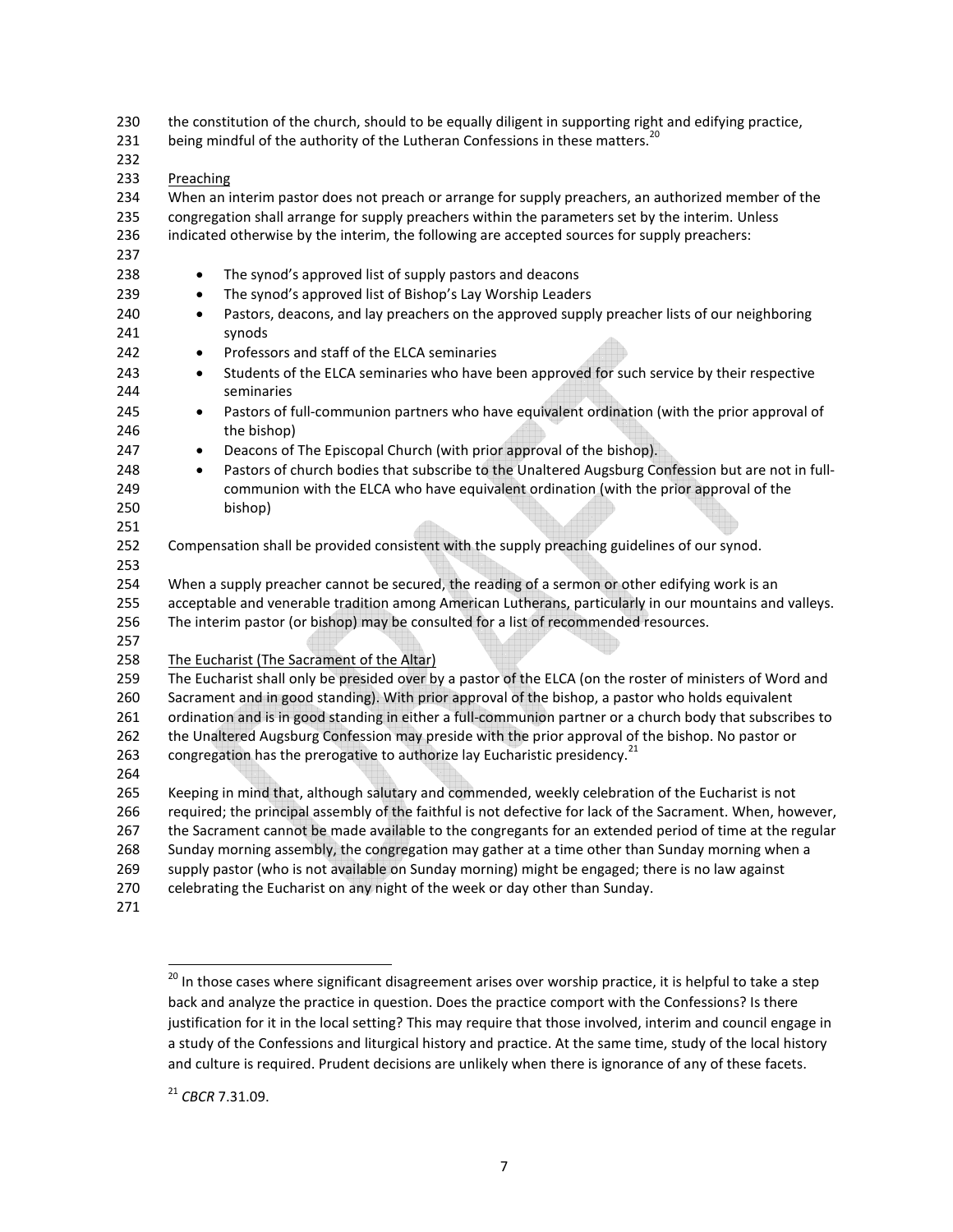272 Reservation of the Sacrament for the purpose of communing the assembly is not encouraged. The

273 bishop's authorization is required for communion with reserved Sacrament, and those disciplines outlined

274 by the bishop in such an authorization shall be employed.

275

## 276 Baptism

277 Under non-emergency conditions, only a pastor of the church baptizes. In an emergency, per the tradition 278 of the church, anyone can baptize, but it must be understood that emergencies are infrequent and 279 unexpected.<sup>22</sup> For example, a baptism planned for Sunday morning at worship is, by definition, not an 280 emergency; one does not plan an emergency.

- 
- 281

282 Although rightly commended, the administration of Baptism within the context of the principal worship

283 assembly of the congregation is required neither by canon nor by Confession. When a supply pastor

284 cannot be engaged for a Sunday morning Baptism, a Baptism at some other time should be arranged. 285 Except in unusual circumstances, the day and time of such a Baptism should be announced at the 286 preceding principal worship assembly of the congregation, invitation to attend being made to the

- 287 congregants.
- 288
- 289 Confirmation
- 290 Confirmation may only be administered by a pastor of the church. While many congregations have
- 291 associated confirmation with one or another holiday (e.g., Pentecost, Reformation Sunday, Palm Sunday,
- 292 etc.), confirmation may be administered on any day. Confirmation may only be administered with the
- 293 concurrence of the interim pastor and the congregational council.<sup>23</sup>
- 294
- 295 Confession & Absolution

296 Confession & Absolution is practiced among us in many forms. The Brief Order of Confession and 297 Forgiveness is the one most commonly experienced by our congregants given its regular use as part of the 298 Sunday service. The Service of Corporate Confession and Forgiveness, what was once called "the 299 preparatory service" or the "penitential service," is less well known, though elements of it appear in the 300 context of the Maundy Thursday liturgy. The Order for Private Confession and Forgiveness is probably the 301 least known, and many mistakenly believe that Lutherans jettisoned this practice in the Reformation,

- 302 even though the *Augsburg Confession* explicitly states that this should not be allowed to fall into disuse. 303 Lastly, those familiar with Compline know of the short confession included in the prayer office.
- 304

305 Neither the Service of Corporate Confession and Forgiveness nor the Order for Private Confession and 306 Forgiveness should be presided over by anyone other than a pastor of the church. Should an individual 307 desire private confession, the interim should be notified.

308

# 309 Weddings

 $\overline{a}$ 

310 Weddings within the congregation<sup>24</sup> are to be discharged by the interim pastor or his/her appointee. If

311 the congregation has wedding policies, the interim pastor should be advised and given a copy at his/her

312 orientation to the congregation.

<sup>22</sup> Emergency Baptisms must employ the Trinitarian baptismal formula and water. An emergency Baptism should only be performed by someone other than a pastor *in extremis* (i.e., when a pastor is not present and death is imminent). All emergency Baptisms should be reported to the interim pastor as soon as possible following the administration.

# <sup>23</sup> *CBCR* \*C8.03.

 $24$  As previously mentioned, "congregation" is defined in terms of membership, not building. If a member of the congregation is getting married during the vacancy, the interim pastor has the same prerogatives as a pastor under regular call to the congregation. A departing pastor should consult with the incoming interim or the bishop about those weddings that were scheduled prior to the termination of call. Of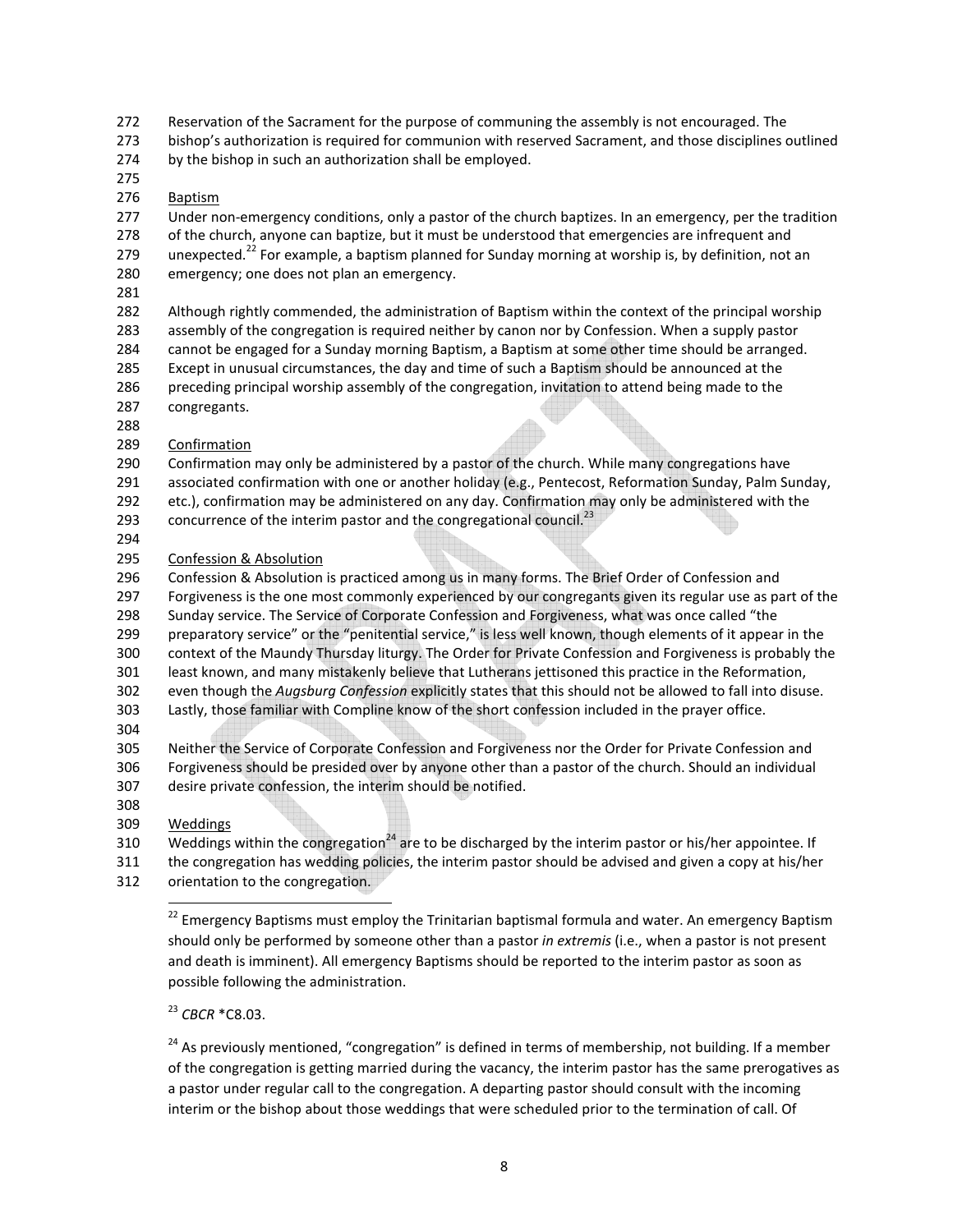313

314 Funerals

 $\overline{315}$  Funerals within the congregation<sup>25</sup> are to be discharged by the interim pastor or his/her appointee. Unlike 316 weddings, which are governed by state law with respect to the qualifications of the presiding minister,

- 317 funerals may be performed by any person designated by the interim pastor.
- 318
- 319 Forms for Worship

320 The most common service used among our people on Sunday mornings is titled, "Holy Communion." This 321 may be confusing because this is the name given to the service in both the *LBW* (a.k.a., the Green Book) 322 and the  $ELW$  (a.k.a., the Cranberry Book) even when the Eucharist is not celebrated.<sup>26</sup> The technical term 323 for the worship service for Holy Communion but without Holy Communion is "ante-communion" (or 324 "before communion"). It is unfortunate that this practice ever developed, but it has been among us since 325 colonial times, a product of necessity. This ante-communion may be used in the absence of a pastor, and 326 it may be the easiest thing to use, given familiarity. Your congregation should know, however, that there 327 are other forms for worship that are more appropriate for times when the Eucharist is not to be part of 328 the worship gathering .

329

330 Service of the Word: Service of the Word is appropriate whenever preaching is part of the worship 331 gathering but the Eucharist is not. There are significant differences in the details of this form as presented 332 in the *LBW, WOV,* and *ELW*.<sup>27</sup> If your congregation would like explore this option, please contact the 333 bishop for advice and assistance.

334

335 Morning Prayer (Matins): The Matins service is found in *SBH*, *LBW*, and *ELW*. Again, there are significant 336 differences between them, but the purpose and nature is the same, a substantial service of corporate 337 morning prayer appropriate for Sundays and other days of the week. Preaching may be a part of it (or the 338 reading of a sermon or other edifying work), but the service can be used without preaching. It can vary in 339 mood from quietly contemplative to quite festive depending upon the options selected. If your 340 congregation would like explore this option, please contact the bishop for advice and assistance.

341

342 Evening Prayer (Vespers): For evening non-Eucharistic worship, this is the most common form, and many 343 of our congregations have used it. It is found in *SBH*, *LWB*, and *ELW*, though the details vary from one to 344 the other. *Holden Village Evening Prayer* has become very popular. *Holden* should only be used after 345 consultation with the bishop with respect to modifications that should be made to correct for liturgical 346 and theological problems in the text of the prayer office.

347

348 Compline: Would that Compline were a regular part of our congregational life! This is a beautiful prayer 349 service. It is simple and unadorned. It is appropriate as a way to close off an evening council meeting, 350 Bible Study, etc..

351

352 Order of Service

 $\overline{a}$ 

course, if the member's fiancé(e)'s pastor is conducting the wedding at a site other than the congregation's church building, the question is moot.

<sup>25</sup> See the preceding footnote.

<sup>26</sup> In the older books, the general order for Sunday morning worship was simply called, "The Service," or the "Morning Service." "Holy Communion" was appended to that service.

<sup>27</sup> For the curious, a form of this (under two different names) can be found in the *Book of Worship with Tunes* (1888).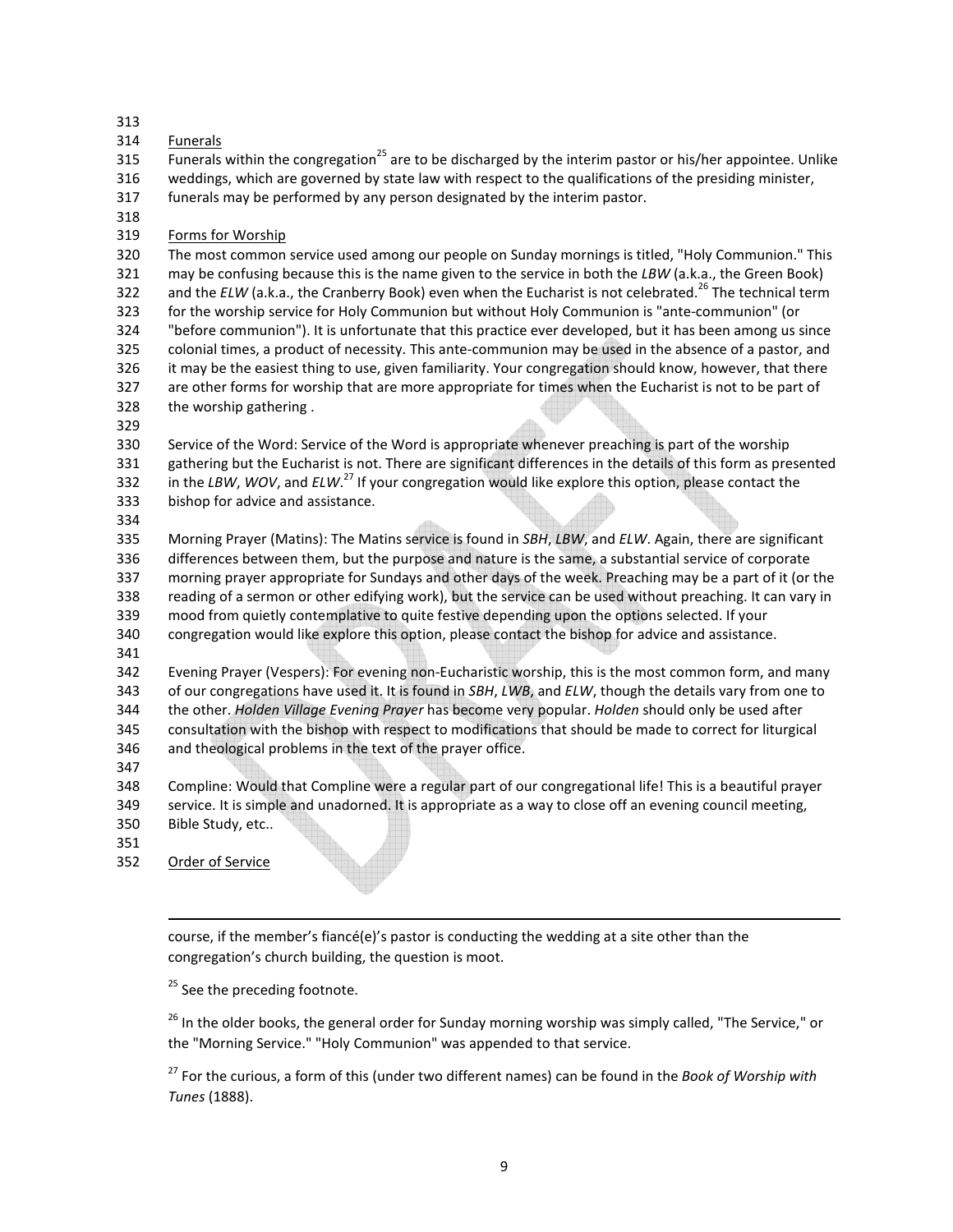| 354        | liturgy found in SBH, LBW, WOV, or ELW, be used, and that the rubrics be followed, noting appropriate                                                                                                         |
|------------|---------------------------------------------------------------------------------------------------------------------------------------------------------------------------------------------------------------|
| 355        | employment of propers. <sup>28</sup> Supply preachers should not be expected to provide "Children's sermons."                                                                                                 |
| 356        |                                                                                                                                                                                                               |
| 357        |                                                                                                                                                                                                               |
| 358        | Polity Concerns <sup>29</sup>                                                                                                                                                                                 |
| 359        |                                                                                                                                                                                                               |
| 360        | <b>Congregational Meetings and Council Meetings</b>                                                                                                                                                           |
| 361<br>362 | As mentioned in under the "Council" section under the "Interim Pastorate" heading, a council meeting<br>may not convene in the absence of the interim pastor unless the interim pastor approves the agenda in |
| 363        | advance and, in such a circumstance, no business other than that on the pre-approved agenda may be                                                                                                            |
| 364        | conducted---understand, discussion may take place, but actions (votes) on non-agenda items are not in                                                                                                         |
| 365        | order. <sup>30</sup> The interim pastor has all the same rights and duties with respect to council meetings as the                                                                                            |
| 366        | regularly called pastor of the congregation in question. <sup>31</sup> The interim pastor may ask another pastor, a                                                                                           |
| 367        | serving seminarian, or a lay member of the Synod Council, or someone else appointed by the bishop to                                                                                                          |
| 368        | take his/her place, in which case additional items may be added to the pre-approved agenda, but the                                                                                                           |
| 369        | substitute shall have only voice in the meeting.                                                                                                                                                              |
| 370        |                                                                                                                                                                                                               |
| 371        | The Congregation Meeting is another matter. The Model does not include a provision requiring the                                                                                                              |
| 372        | pastor's presence. Your local constitution might. Be sure to verify which case applies. Even if it is not                                                                                                     |
| 373        | required, it may not be wise to convene without the interim pastor, and certainly not wise to construct an                                                                                                    |
| 374        | agenda without consultation with the interim pastor.                                                                                                                                                          |
| 375        |                                                                                                                                                                                                               |
| 376        | <b>Parochial Reports</b>                                                                                                                                                                                      |
| 377        | Parochial reports still need to be filed during pastoral vacancy. The interim pastor should be consulted                                                                                                      |
| 378        | about the best approach to completing these.                                                                                                                                                                  |
| 379<br>380 | <b>Synod Assembly</b>                                                                                                                                                                                         |
| 381        | Congregations still send voting members to Synod Assembly. A proven method for selecting voting                                                                                                               |
| 382        | members for Synod Assembly is for the Congregational Meeting to elect them at the same time                                                                                                                   |
| 383        | Congregational Council members are elected. If that is not done, Congregational Council should start                                                                                                          |
| 384        | thinking about appointing voting members to Synod Assembly by the end of February.                                                                                                                            |
| 385        |                                                                                                                                                                                                               |
| 386        | <b>Review of Membership</b>                                                                                                                                                                                   |
| 387        | Unless the congregation's constitution lacks the provision found in the Model Constitution for                                                                                                                |
| 388        | Congregations, the council is responsible for an annual review of the membership roster. <sup>32</sup> This should be                                                                                         |
|            |                                                                                                                                                                                                               |
|            | <sup>28</sup> "Propers" refers to those elements of the service that change based upon the day or the season, or, to                                                                                          |
|            | put it another way, those elements that are proper for the day as opposed to those that are ordinarily                                                                                                        |
|            | done most days. For example, the Lenten verse (gospel acclamation in the ELW) is proper to Lent, but the                                                                                                      |
|            | Kyrie, part of the ordainary of the mass, is done, ordinarily, every Sunday.                                                                                                                                  |
|            | <sup>29</sup> In all matters related to polity, one must verify whether the local congregation's constitution is identical                                                                                    |
|            | to The Model Constitution for Congregations of the Evangelical Lutheran Church in America, latest edition.                                                                                                    |
|            | Some provisions are required, others are merely recommended. It is possible, though unlikely, that your                                                                                                       |
|            | congregation may be slightly different. Everything herein assumes that the provisions in The Model are in                                                                                                     |

353 If multiple supply preachers are to be engaged, it is strongly encouraged that a standard liturgy, i.e., a

<sup>30</sup> *CBCR* C12.12.

force in your congregation.

<sup>31</sup> *CBCR* \*C9.07.

<sup>32</sup> *CBCR* C12.07.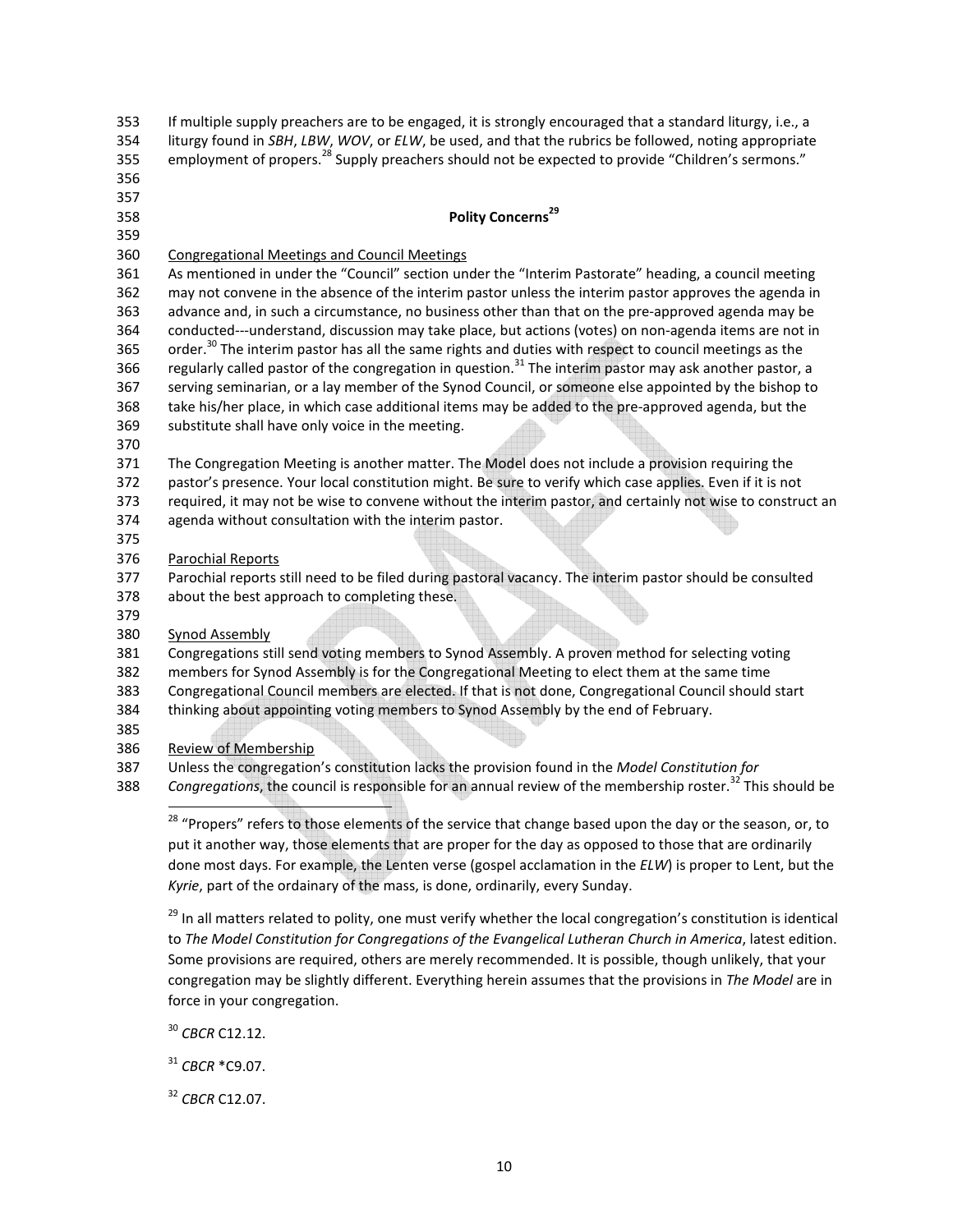- 389 done as soon as possible as an accurate census of the congregation will assist in the development of the
- 390 Ministry Site Profile that will be used in the call process. The council should undertake this in consultation 391 with the interim pastor. Vacancy is an appropriate time to rectify the membership roster, removing those
- 392 who are no longer members of the congregation. Many council members have been surprised to discover
- 393 how many of their members have moved from the area, have joined other congregations, or (and this is
- 394 not a joke) have died. Advice on the conduct of a membership roster review is available from the Synod
- 395 Office. Note well, before proceeding with any votes related to calling a new pastor, the voting
- 396 membership roster should be in good order. Only those meeting the standards for voting membership 397 may vote in the Congregational Meeting.<sup>33</sup>
- 398
- 399 Stewardship

400 Council should be prepared for shifts in giving. While costs will most likely decrease during vacancy, laxity 401 in maintaining income levels may place the congregation in a difficult position when the next pastor is 402 called and expenses return to normal levels. Council should conduct a review of stewardship patterns

403 (again, to help in the preparation of the Ministry Site Profile) and monitor them throughout the vacancy.

404

## 405 Constitutional Updates

406 If the congregation has not regularly updated its governing documents, vacancy is an appropriate time to 407 do so as part of the preparation for calling a new pastor. The Synod Office is prepared to offer assistance 408 in the form a "constitution workshops" to congregations that request it.

- 409
- 410
- 
- 412

411 **Questions?** 

413 Should congregational leadership have any questions, contact the bishop at Bishop@WW-WMD.org. In

- 414 emergencies, contact the Bishop at 304-680-5388.
- 415
- 

l

416 *Desunt cetera* 

 $33$  By way of example, there was an incident in which a call vote on a new pastor was attended by more people than had showed up at Christmas Eve and Easter services. Some regular members reported that some of those voting hadn't darkened the door of the church for several years. The congregation, not being prepared for this eventuality, was effectively thwarted in its desire to call as pastor by those who had no right, under our constitution, to participate in the call vote. Unless a congregation can verify the list of those properly enfranchised, it risks being victim to the unscrupulous.